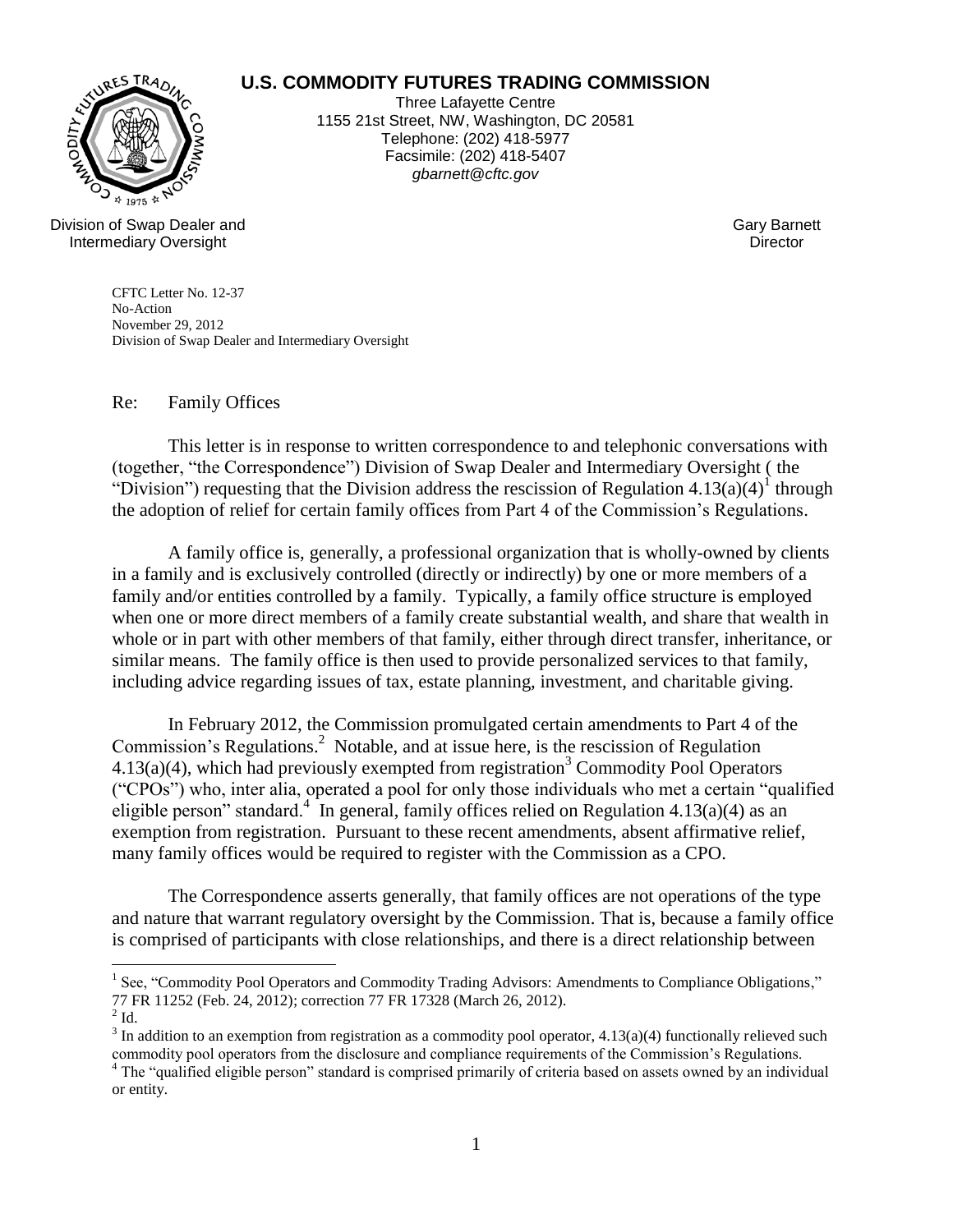Family Offices Page 2

the clients and the adviser, such relationships greatly reduce the need for the customer protections available pursuant to Part 4 of the Commission's Regulations. Importantly, as a function of these relationships, any disputes that arise between any of the family members concerning the operation of the family office could be resolved within that family unit, or through state courts under laws designed to resolve such family disputes.<sup>5</sup>

Further, it has been suggested that this issue has similarly been addressed by the Securities and Exchange Commission ("SEC"), which resulted in an exclusion for family offices that would otherwise be required to register as an investment adviser.<sup>6</sup> The Division notes that the SEC has devoted substantial time and resources to addressing this issue. Further, the Division observes that the fundamental issue of the appropriate application of investor protection standards as required by each respective agency's regulations is substantially similar in the issue at hand. The Division further notes that placing both agencies on equal footing with respect to the application of investor protections relevant to this issue will facilitate compliance with both regulatory regimes.

Based on the foregoing, the Division will not recommend that the Commission take an enforcement action for failure to register with the Commission as a CPO against a CPO that is a Family Office within the meaning and intent of 17 CFR  $\S 275.202(a)(11)(G)-1$ , as amended, provided that the CPO complies with the following requirements.

## Family Office No-Action

 $\overline{a}$ 

The Division will not recommend enforcement action for failure to register with the Commission as a CPO against any CPO that is a Family Office as defined by the SEC, provided that the CPO (i) submits a claim to take advantage of the relief, and (ii) remains in compliance with §  $275.202(a)(11)(G)-1$ , as amended, regardless of whether the CPO seeks to be excluded from the Investment Advisers Act of 1940.

## Claim of No-Action Relief

This relief is not self-executing. Rather, an eligible CPO must file a claim to perfect the relief. A claim submitted by a CPO will be effective upon filing, so long as the claim is complete.

Specifically, the claim of no-action relief must:

a. State the name, main business address, and main business telephone number of the CPO claiming the relief;

<sup>&</sup>lt;sup>5</sup> This rationale is also noted in the adopting release of the SEC's family office exclusion. See, Family Offices; Final Rule 76 FR 37983 at 37984 (June 29, 2011).

<sup>&</sup>lt;sup>6</sup> Id. The Division notes that the SEC rule explicitly does not apply to "multifamily offices," which are family offices serving multiple families. Id. at 37991. Accordingly, the relief in this letter does not extend to multifamily offices.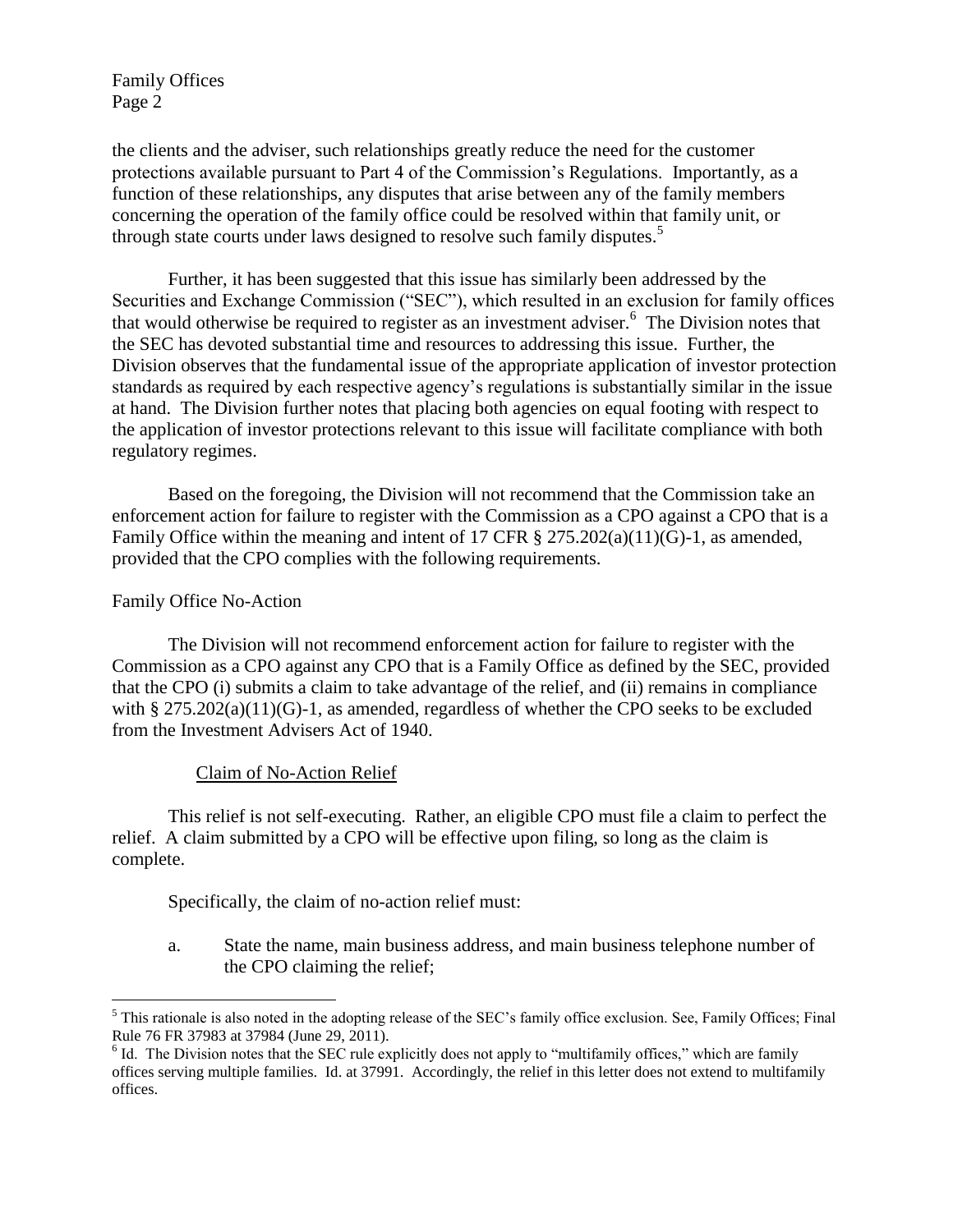Family Offices Page 3

- b. State the capacity (i.e., CPO) and, where applicable, the name of the pool(s), for which the claim is being filed;
- c. Be electronically signed by the CPO; and
- d. Be filed with the Division using the email address *dsionoaction@cftc.gov* with the subject line of such email as "Family Office" prior to December 31, 2012 (for a Family Office in operation as of December 1, 2012) or, for a Family Office that begins to operate after December 1, 2012, within 30 days after it begins to operate as a Family Office.

Further, prior to March 31, 2013 (or, for a Family Office that begins to operate after that date, within 30 days after it begins to operate as a Family Office), it must confirm that the CPO is a Family Office within the meaning and intent of 17 CFR § 275.202(a)(11)(G)-1, and that the CPO will notify the Division if it is no longer a Family Office within the meaning and intent of such regulation.

The no-action relief provided herein contains a collection of information, as that term is defined in the Paperwork Reduction Act.<sup>7</sup> Therefore, a control number for the collection must be obtained from the Office of Management and Budget. In accordance with 44 U.S.C. § 3507(d) and 5 C.F.R. §§ 1320.8 and 1320.10, the Division will, by separate action, prepare an information collection request for review and approval by OMB, and will publish in the *Federal Register* a notice and request for public comments on the collection burdens associated with the no-action relief. If approved, a family office may not rely on the Division's determination not to recommend an enforcement action to the Commission unless the vehicle provides the information the Division has determined is essential to the provision of no-action relief.

In granting CPOs the relief described herein, the Division seeks to strike the appropriate balance between the Commission's regulatory objectives and addressing the public concerns of Family Offices and family clients. As such, the Division believes that not recommending enforcement action will address these concerns.

This letter, and the positions taken herein, represent the view of this Division only, and do not necessarily represent the position or view of the Commission or of any other office or division of the Commission. The relief issued by this letter does not excuse the affected persons from compliance with any other applicable requirements contained in the Act or in the Commission's regulations issued thereunder. For example, affected persons remain subject to all antifraud provisions of the Act. Further, this letter, and the relief contained herein, is based upon the representations made to the Division. Any different, changed or omitted material facts or circumstances might render this letter void.

 $\overline{a}$ 

<sup>7</sup> 44 U.S.C. § § 3501 *et. seq.*